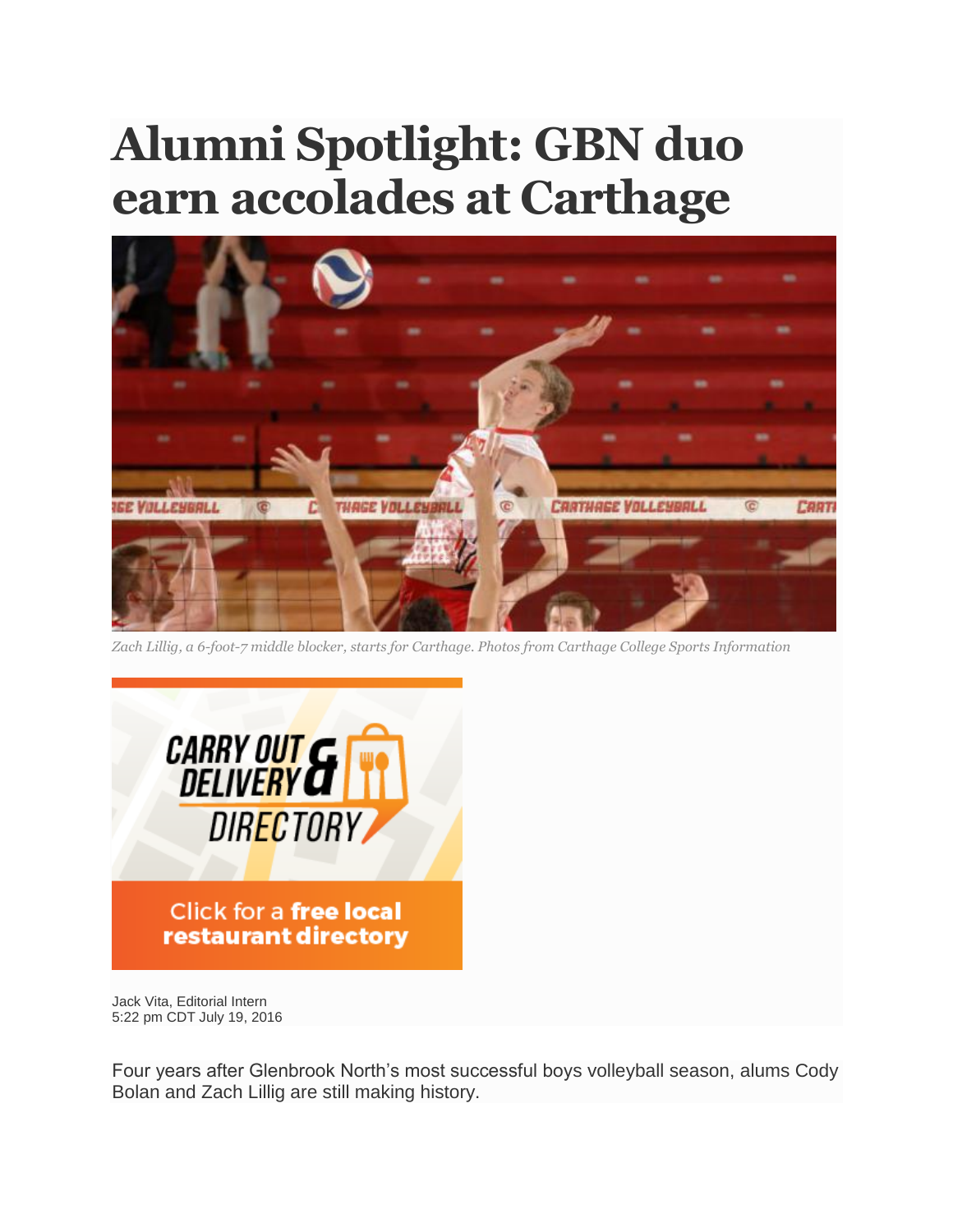The Spartans duo that helped GBN reach its only state championship game ever has reunited at Carthage College and boosted the Red Men to new heights.

Bolan, a junior, and Lillig, a sophomore, each played an integral role in Carthage's program record 26-match winning streak. Carthage's 27-2 record in 2016 had the team peak at No. 2 in the national rankings, and a Midwest Collegiate Volleyball League title saw the team clinch an appearance in the NCAA Division III championship, where they lost in the quarterfinals.

"We fell short once again this year and it was really disappointing," Bolan said. "It's tough getting so close, but yet not taking it all. But I think we always have confidence in each other and as a team. Whenever we're moving forward, we know we're gonna give it our all. It's been a tough two years even though it's been successful at times because we have such high expectations, but I think that's good. I think it makes us better people."

Bolan and Lillig are no strangers to high pressure. As a senior at GBN, Bolan was the conference player of the year and an All-American honorable mention. Lillig too would earn All-Conference honors that same season. With much expected of them at the collegiate level, the former Spartans have lived up to the hype.

In 2016, Bolan, a libero, was named to the All-MCVL tournament team. Lillig has added multiple MCVL Player of the Week honors to his trophy collection.

After visiting Carthage his senior year of high school, Bolan was quickly sold on the program.

"I love the facilities and I like the people there too," Bolan said. "It was a nice campus. They were fighting for a national championship, they were a really good team. I kind of went in blindly though because I didn't visit much. And as soon as I went in, I knew I didn't make a mistake."

All in on Red Men volleyball as a freshman, Bolan played a critical role in recruiting Lillig, who plays middle blocker.

"When I came on my visit to Carthage I stayed with Cody," Lillig said. "I just had the most fun with them than I did when I went on my other visits. So I was thinking about what school would be best for me and I just realized I would have a much better group of friends and a really good program at Carthage. Honestly, Cody was one of the main reasons I came here just because I had such a good time when I came on the visit with him. If Cody wasn't there I don't know if I would have looked there to begin with."

Since Lillig's arrival at Carthage, the Red Men have won back-to-back conference championships.

"He can hit any ball that comes his way, which is impressive," Bolan said. "He's a long guy, he's athletic and he just finds ways to get kills. He's a very offensive player who was built to be a volleyball player. He's 6-foot-7."